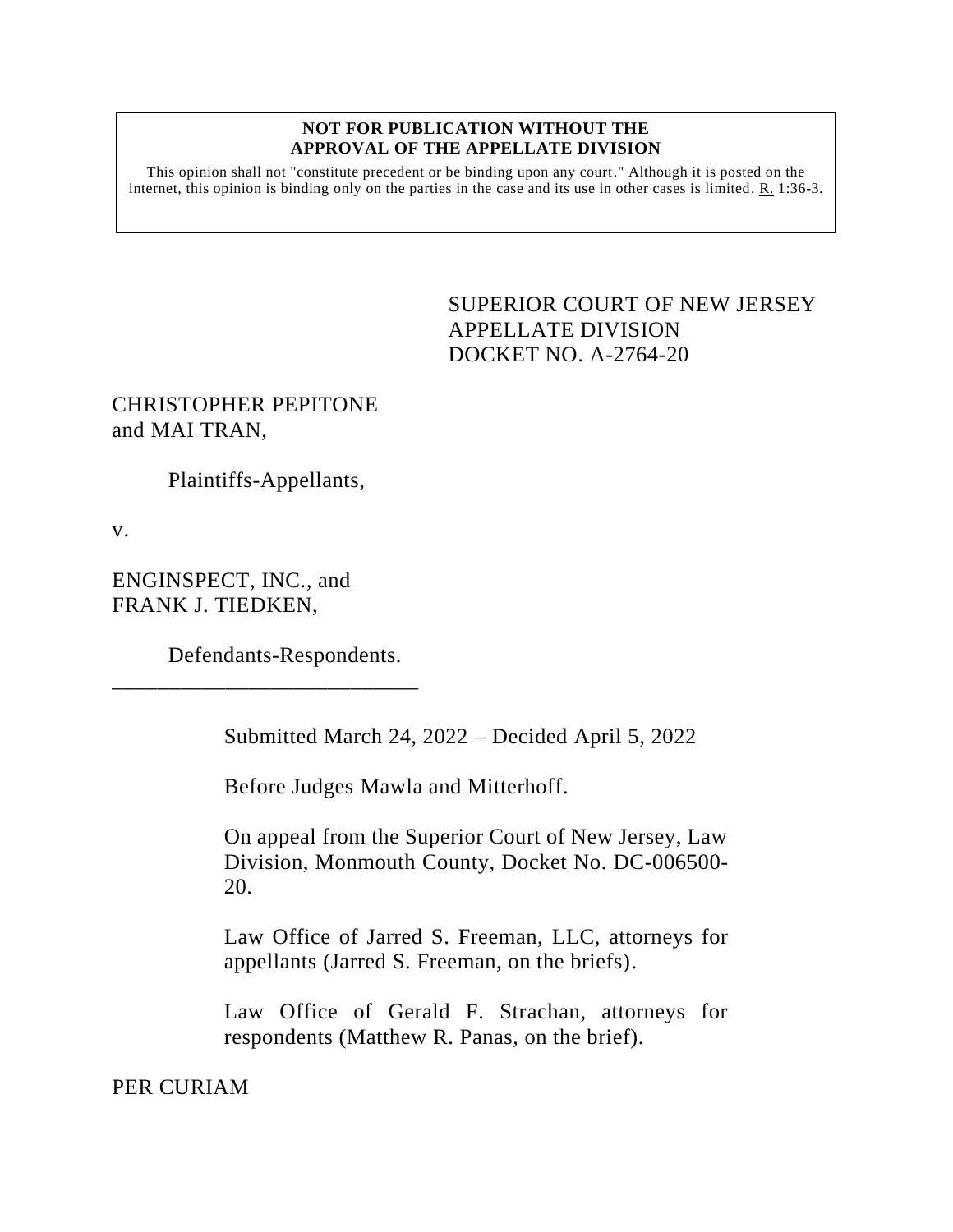Plaintiffs Christopher Pepitone and Mai Tran appeal from a May 21, 2021 order granting defendants Eginspect, Inc. and Frank Tiedken's motion for summary judgment. We reverse and remand.

We discern the following facts from the record. Plaintiffs hired defendants to conduct an inspection related to the purchase of a home located in Atlantic Highlands. On or around March 26, 2020, defendants provided their home inspection report. In the relevant portions of the report, defendants claimed the roof was at the beginning of its useful life. By viewing the roof from the ground, climbing a ladder, and walking up on it, defendants estimated that the roof was between zero and five years old. Defendants also highlighted that the "[r]oof sheathing is 'blackened' and has condensation signs in areas." Finally, defendants did not observe "obvious deflection or bowing of the roof structure in the exposed and accessible areas."

On or around April 29, 2020, plaintiffs closed on the home. After closing, plaintiffs noticed significant and recurring problems with the roof. Plaintiffs subsequently retained Lawrence Butto, who conducted an inspection of the home and issued an initial report on July 23, 2020. Butto indicated that "[t]here [are] some soft sections on the rear roof sheathing that will need repair in the near future. Please warn anyone to use caution when walking on this section of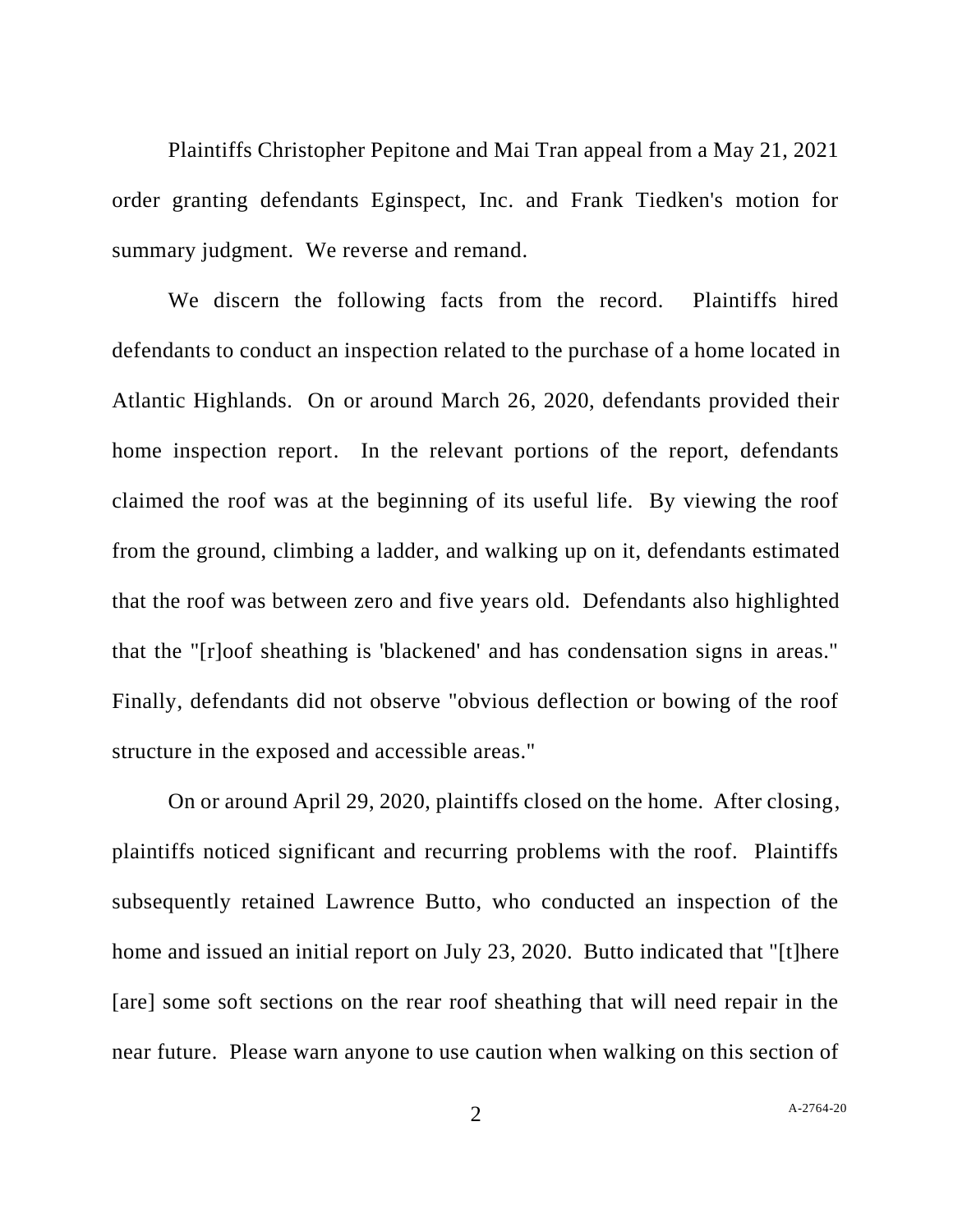the roof until it is repaired." Butto noted "signs of heavy moisture condensation in the attic" causing "blackening and delamination of the roof sheathing." Butto suggested that the material of the roof could cause the sheeting to flex and sag, creating soft spots. Butto also highlighted a crack in the roof deck.

On October 8, 2020, plaintiffs filed a complaint in the special civil part, alleging: 1) consumer fraud<sup>1</sup>; 2) breach of contract; 3) promissory estoppel; 4) unjust enrichment; and 5) breach of the implied covenant of good faith and fair dealing. In their complaint, plaintiffs claimed "defendants' failure to properly provide an industry standard inspection report prohibited the proper evaluation when purchasing [the property]."

On March 5, 2021, defendants amended their answers to interrogatories to include the expert report of Leo Stinson from National Forensic Consultants. Stinson opined that defendants acted within the standard of care. Specifically, Stinson explained the state requirements do not necessitate that home inspectors walk on every area of the roof and that damage could have occurred to the roof during the four months between inspections. Additionally, Stinson stated that

<sup>&</sup>lt;sup>1</sup> Plaintiffs voluntarily dismissed the consumer fraud count with prejudice.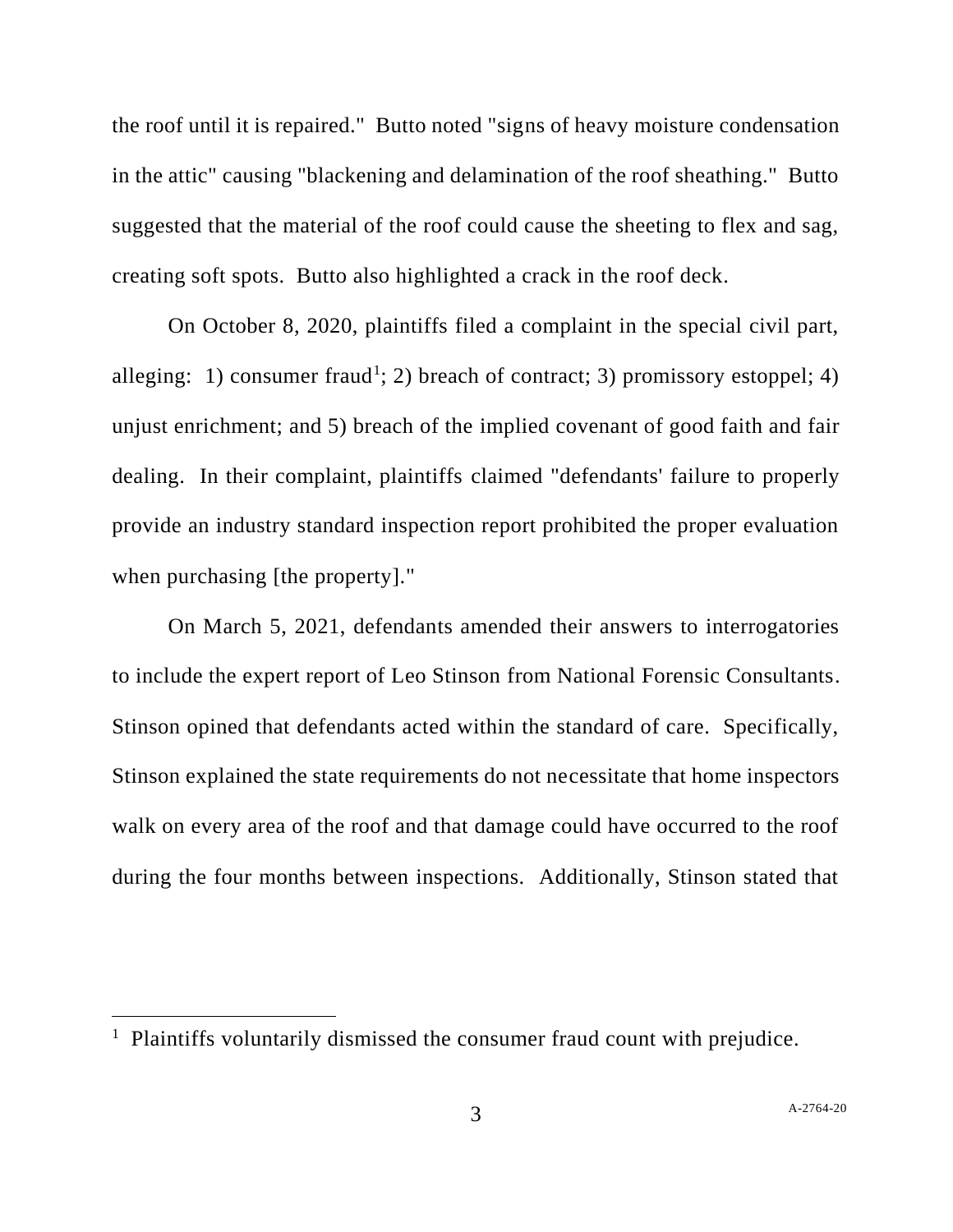the area of damaged roof deck might not have been visible from the area of the pulldown stairs and that defendants were not required to enter an unfloored attic.

On March 12, 2021, plaintiffs requested and were granted a thirty-day adjournment for additional discovery. On April 11, 2021, discovery concluded. On May 3, 2021, defendants filed a motion for summary judgment. $2$ 

On May 7, 2021, plaintiffs emailed defendants Butto's supplemental report. Butto's supplemental report opined "[t]he failure to identify the compromised roof is a clear deviation from the reasonable standard of care for a licensed home inspector." Butto stated that in light of his own inspection, defendants erred in declaring the roof was at the beginning of its useful life and that there was no obvious bowing of the roof structure.

On May 17, 2021, the judge held a Rule 104 hearing to determine Butto's qualifications as an expert. Butto testified that he had been performing home inspections in New Jersey and New York for many years. When questioned about whether he had a current license in either state, Butto stated his wife handled the administrative duties. He also stated the license numbers listed on the cover page of his initial report were assigned to him by the company he

 $2$  Defendants also filed a motion to bar Butto's report, but the judge never ruled on that motion.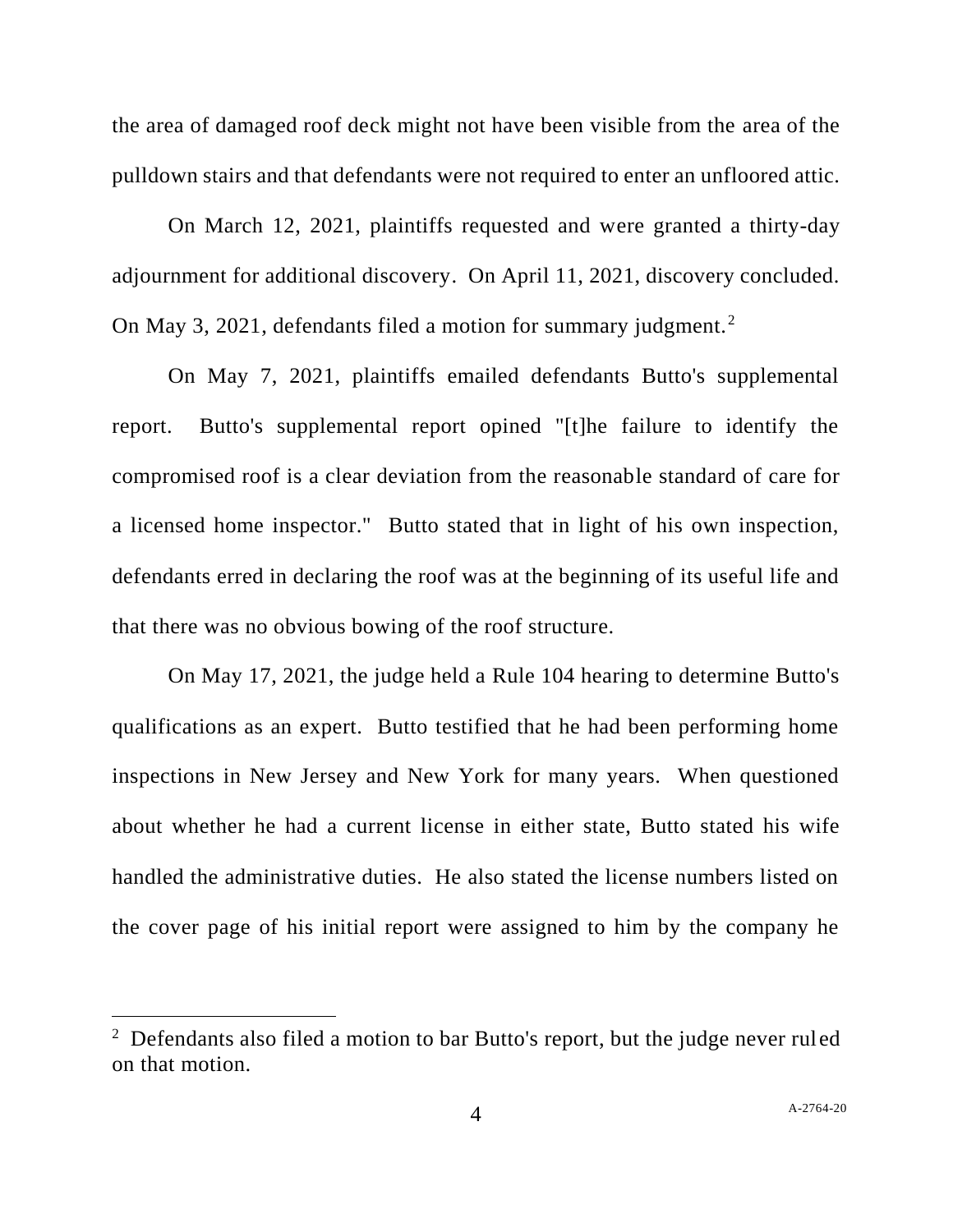previously worked for. Butto was unaware if he had a license in his name since forming his own company.

On May 21, 2021, the return date of the motion for summary judgment, the judge issued an order granting the motion and dismissing plaintiff's complaint. In her written opinion, the judge reasoned summary judgment was appropriate because plaintiffs failed "to proffer an expert report evidencing negligence or a deviation from the standard of care." In specific reference to Butto's initial report, the judge found:

> Butto never opines that [defendants] . . . deviated from any standards of care in performing their inspection. Nor does he opine that any of the conditions that he observed present on or about July 23, 2020 were also present at the time of [defendants'] inspection on March 26, 2020. . . . Butto never opines that [d]efendants were required to inspect certain areas that they failed to inspect or perform a more thorough inspection at the time of their inspection on March 26, 2020. The Butto Report makes no mention of the home inspection report issued by defendants on March 26, 2020 or the findings therein.

Regarding Butto's qualifications in the industry, the judge found "[n]either

the NY nor NJ license numbers contained in his report are attributable to him.

A search of NJDC $A^{[3]}$  shows that he does not possess a license to perform Home

<sup>&</sup>lt;sup>3</sup> New Jersey Department of Community Affairs.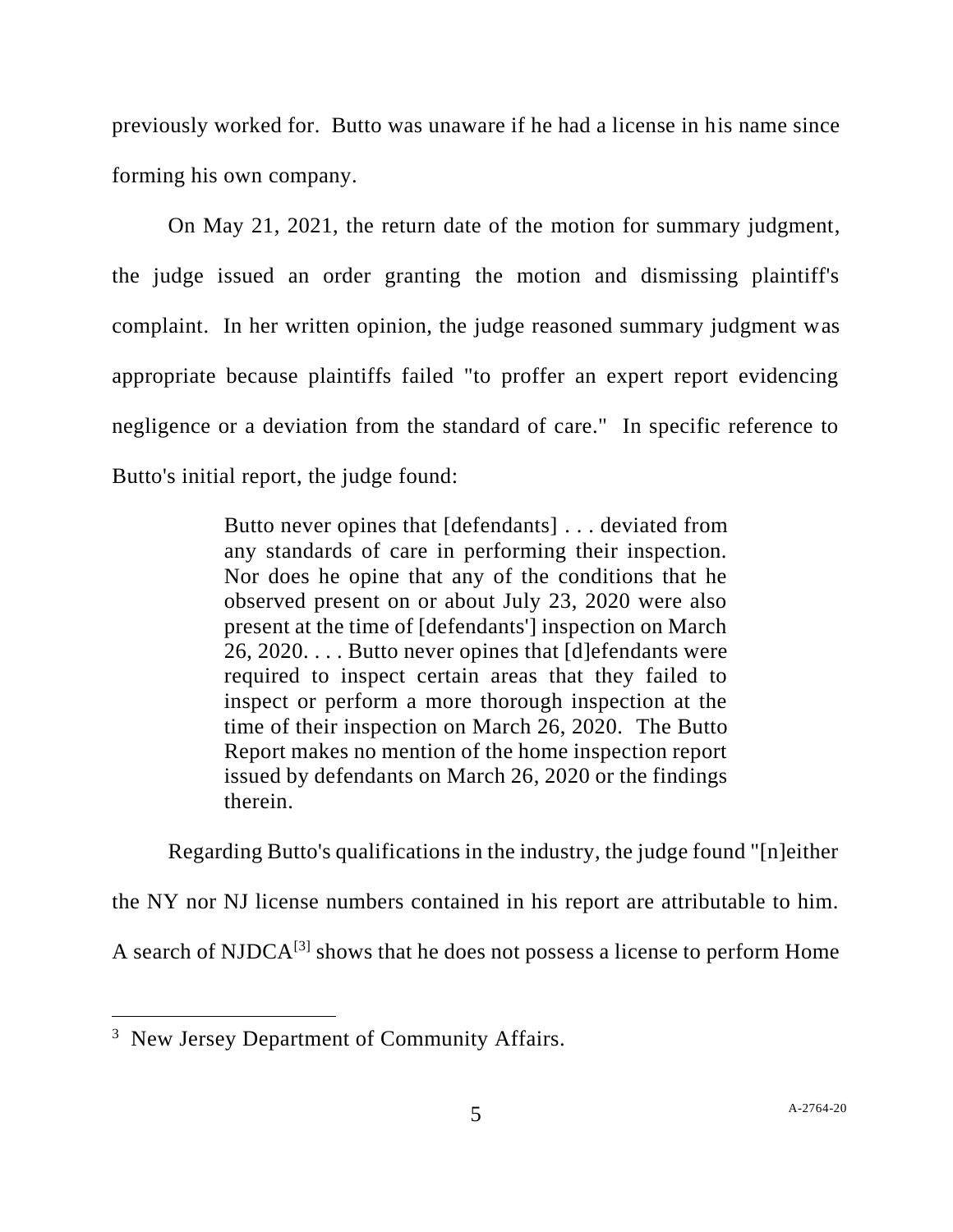Inspection Services."<sup>4</sup> The judge stated, "even assuming that Butto can qualify as an expert . . . his report provides no evidence by which the factfinder could find that [defendants] . . . deviated from the accepted standard of care for a licensed Home Inspectors or was negligent."

Although Butto submitted a supplemental report, the judge found plaintiffs submitted the supplemental report "after the filing of the [s]ummary [j]udgment motion and well after the discovery end date. Plaintiff[s] did not amend [their] answers to interrogatories to name such report." The judge further stated, "[t]he supplemental report does not state that the findings he observed on July 23, 2020 were present – or even were likely present – on the date of  $\dots$ [defendants'] inspection on March 23, 2020." For all those reasons, the judge granted defendants' motion for summary judgment. This appeal followed.

On appeal, plaintiffs present the following arguments:

### POINT I

THE TRIAL COURT ERRED BY GRANTING DEFENDANT[S'] MOTION FOR SUMMARY JUDGMENT.

> A. The Trial Court Erred by [L]imiting a [R]eview of the [C]ase to . . . Butto's March 26, 2020 Report.

<sup>&</sup>lt;sup>4</sup> N.J.S.A. 2A:53A-26, which defines "licensed person" as used in the affidavit of merit statute, N.J.S.A. 2A:53A-27, does not list a home inspector.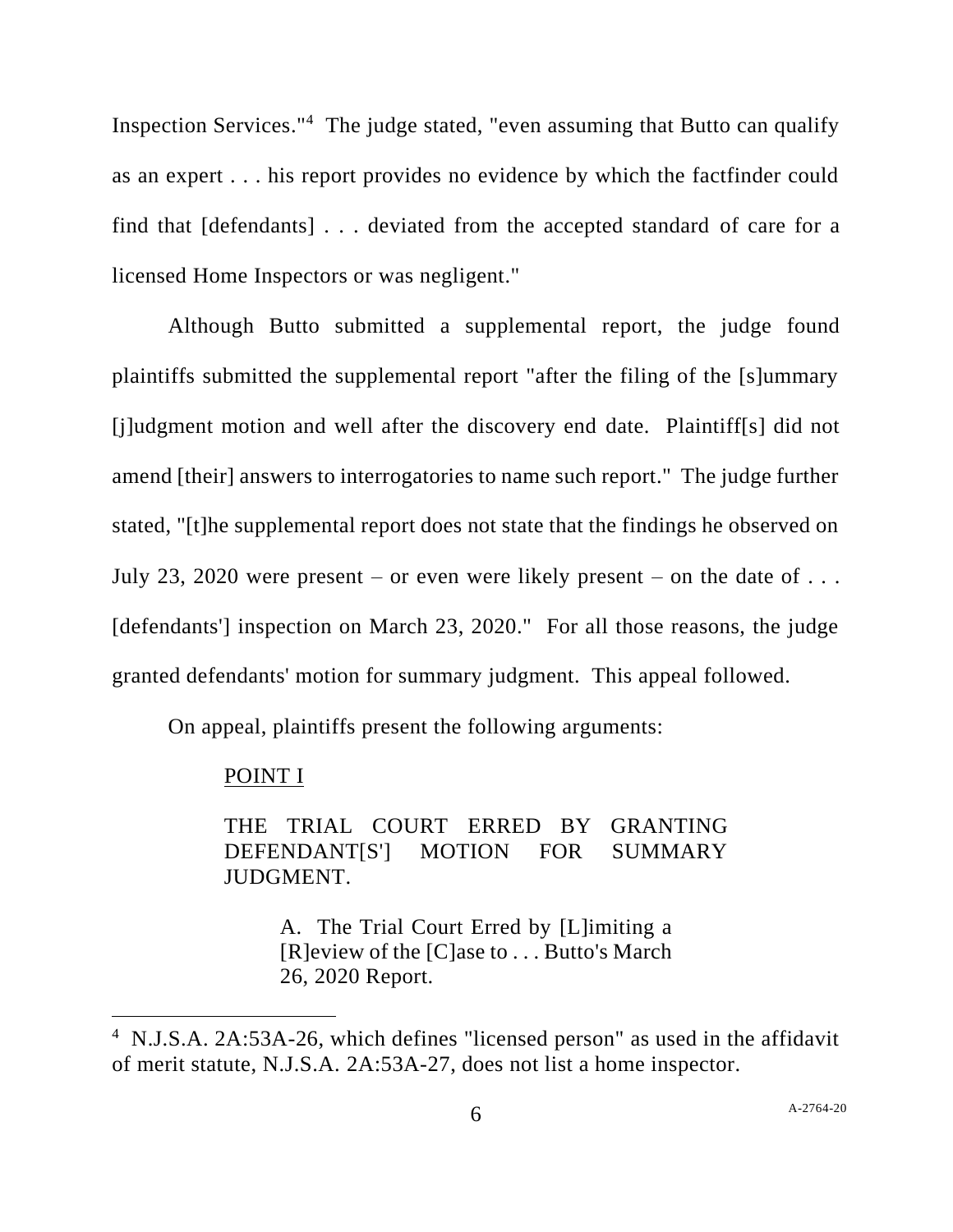B. Even [W]ithout the Supplemental Expert Report Summary Judgment [S]hould [H]ave [B]een [D]enied [B]ecause [T]here is a [Q]uestion of [F]act for the [J]ury.

### POINT II

## THE TRIAL COURT ERRED BY HEARING DEFENDANT[S'] SUMMARY JUDGMENT MOTION WITHIN [THIRTY] DAYS OF TRIAL.

We review a trial court's grant of summary judgment de novo, applying the same standard as the trial court. Conley v. Guerrero, 228 N.J. 339, 346 (2017). Summary judgment must be granted "if the pleadings, depositions, answers to interrogatories and admissions on file, together with the affidavits, if any, show that there is no genuine issue as to any material fact challenged and that the moving party is entitled to a judgment or order as a matter of law." Templo Fuente De Vida Corp. v. Nat'l Union Fire Ins. Co., 224 N.J. 189, 199  $(2016)$  (quoting R. 4:46-2(c)).

Rule 4:46-1 provides "[a]ll motions for summary judgment shall be returnable no later than [thirty] days before the scheduled trial date, unless the court otherwise orders for good cause shown." Here, the parties appeared before the judge on May 21, 2021, and the trial was scheduled for June 14, 2021, making the motion returnable twenty-four days before the scheduled trial date.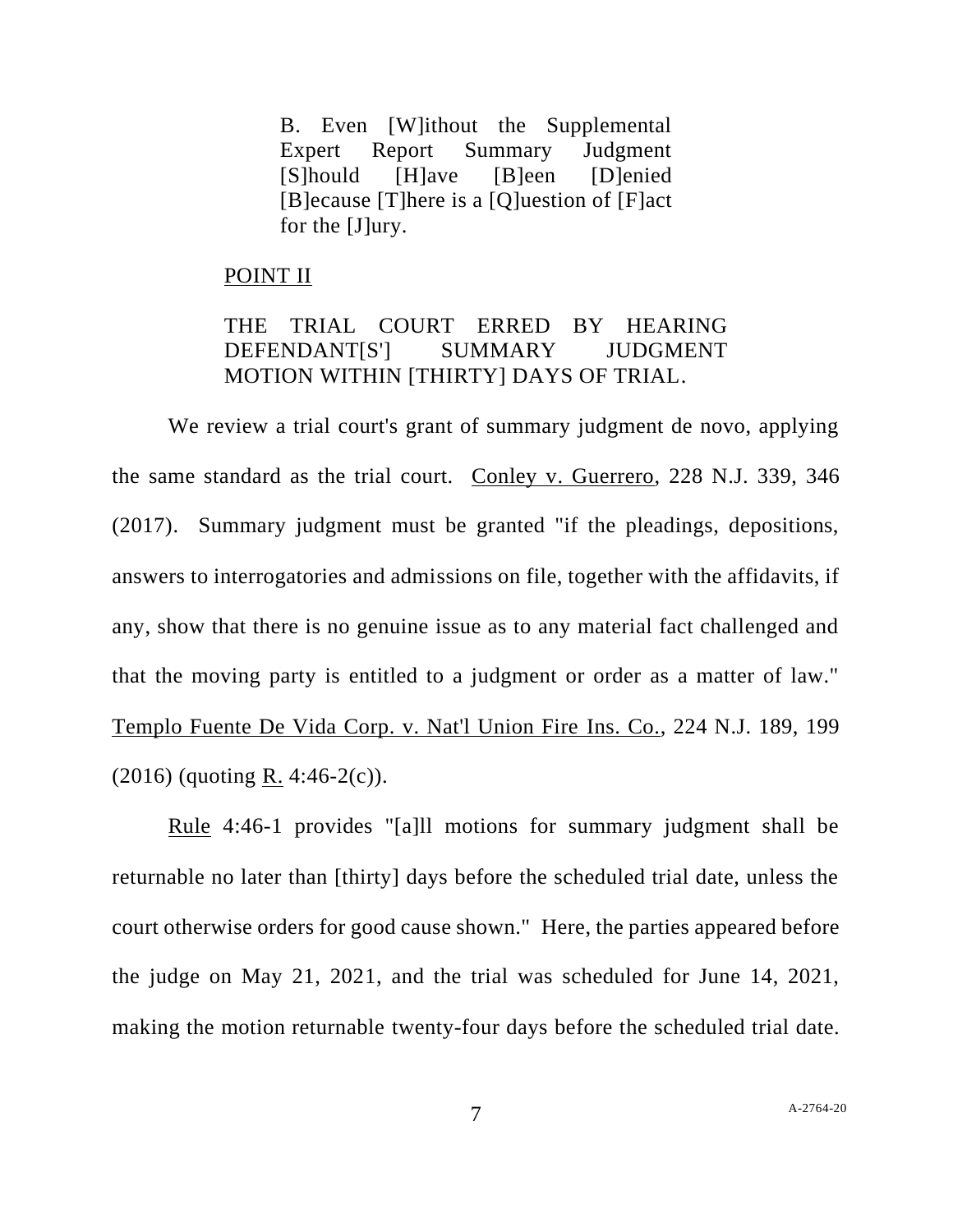Therefore, the judge erred in hearing the motion for summary judgment in violation of Rule 4:46-1.

Although a judge may consider an untimely motion for good cause, the judge, in granting defendants' motion for summary judgment, failed to articulate any good cause for allowing the untimely summary judgment motion. "Meaningful appellate review is inhibited unless the judge sets forth the reasons for his or her opinion." Salch v. Salch, 240 N.J. Super. 441, 443 (App. Div. 1990); see also R. 1:7-4. Although we review this issue under the plain error standard, it is evident that permitting the judge to consider and subsequently grant defendants' untimely motion for summary judgment without making findings for good cause was "clearly capable of producing an unjust result." R.  $2:10-2.$ 

Because we find the judge erred in hearing defendant's motion for summary judgment, we need not address whether the judge erred in granting the motion. We note, however, in granting the motion it appears the judge may have resolved competing fact issues in favor of the moving defendants. In that regard, because home inspectors are not protected by the Affidavit of Merit statute, N.J.S.A. 2A:53A-26(a)-(q), Butto's licensure history may have gone to the weight of his testimony rather than his qualifications as an expert per se. On